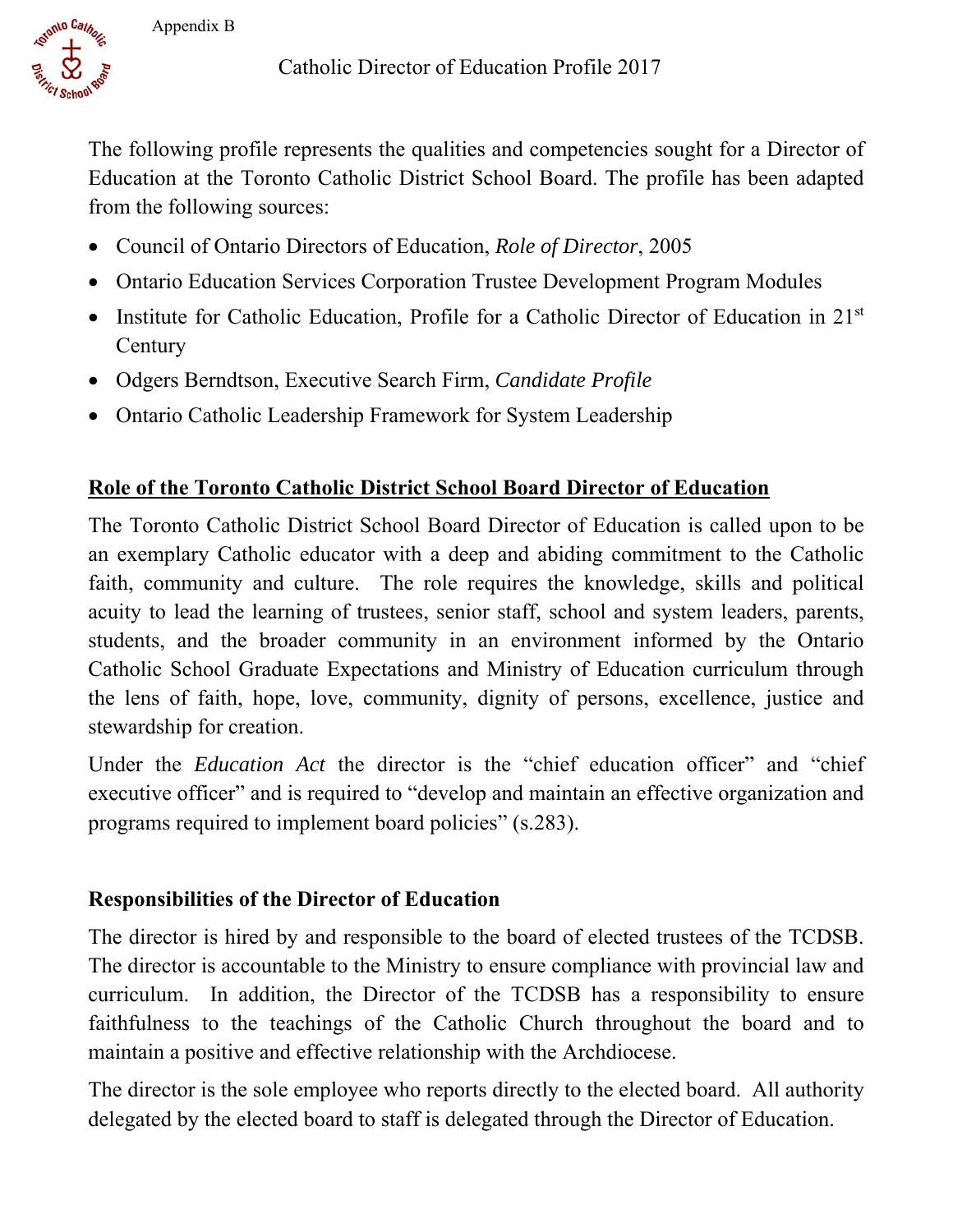Catholic Director of Education Profile 2017



### **Job Description**

The following template offers a job description for the role of Director of Education. The criteria we expected in a system leader is one who supports  $21<sup>st</sup>$  century learning, demonstrates a commitment to Catholic education and equity of outcomes, is a practicing Catholic and will facilitate achievement of the Toronto Catholic District School Board's current and future priorities.

# **The Director of Education and Chief Executive Officer of the Toronto Catholic District School Board, as outlined in the** *Education Act***: 283.1, will fulfill the following roles:**

- within policies established by the board, develop and maintain an effective organization and the programs required to implement such policies;
- annually review with the board the multi-year plan;
- ensure that the multi-year strategic plan developed establishes the board's priorities and identifies specific measures that will be applied in achieving those priorities and in carrying out its duties under the *Education Act*, in particular its responsibility for student achievement;
- implement and monitor the implementation of the multi-year plan;
- report periodically to the board on the implementation of the multi-year plan;
- act as secretary to the board;
- immediately upon discovery bring to the attention of the board any act or omission by the board that in the opinion of the director of education may result in or has resulted in a contravention of the *Education Act* or any policy, guideline or regulation made under the *Education Act;* and
- if a board does not respond in a satisfactory manner to an act or omission brought to its attention advise the Deputy Minister of the Ministry of Education of the act or omission.

In addition to the requirements of the Education Act, the ideal candidate will have demonstrated expertise, experience, knowledge, leadership skills in providing Catholic leadership, commitment, and direction in the following areas by focusing on:

• Catholic faith, Community and Culture;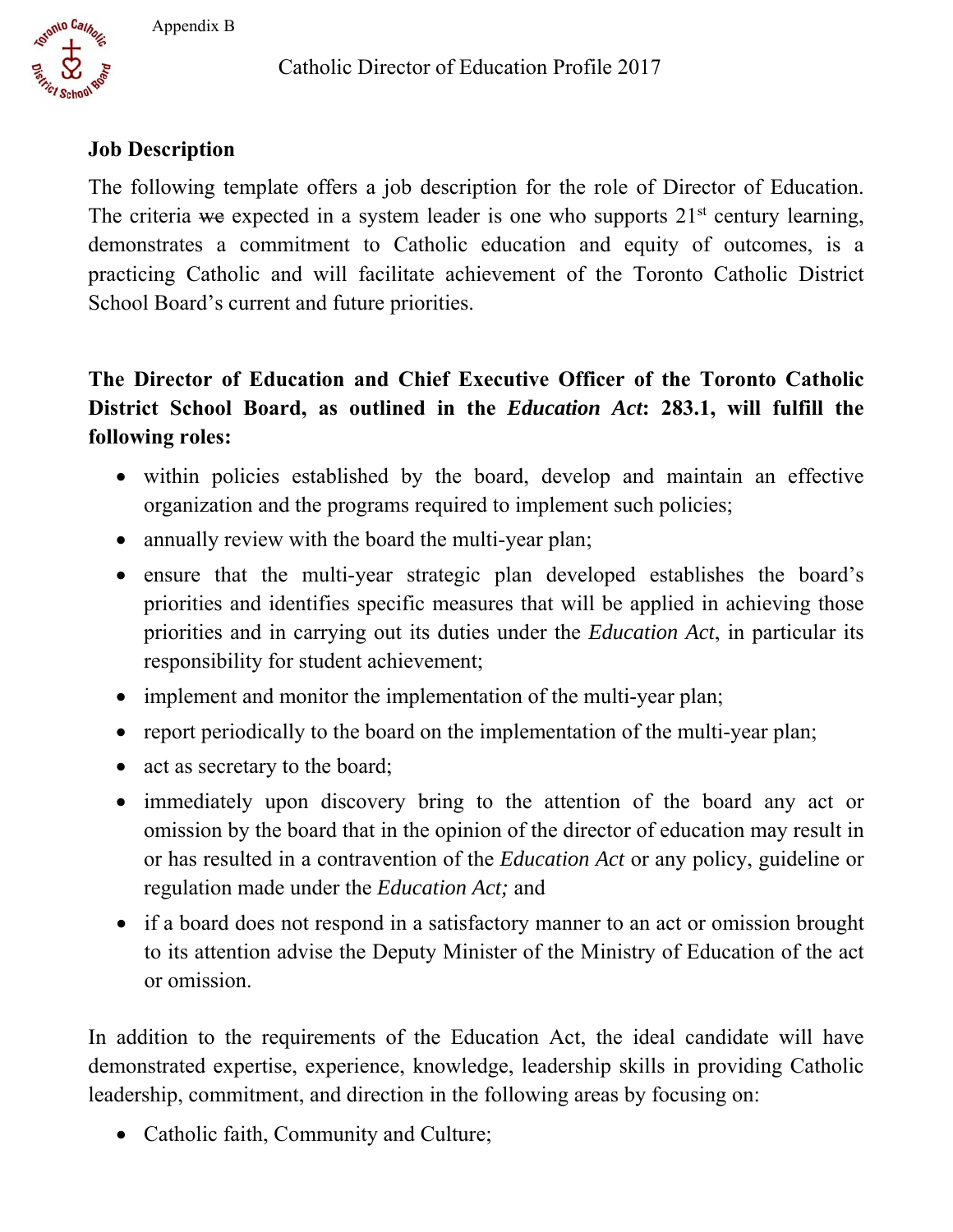onto Cathor

Catholic Director of Education Profile 2017

- Leading Vision into Organizational Practice;
- Effective and Proactive Media Relations;
- Building Relationships Among Staff and Internal and External Stakeholders;
- An innovative approach to problem solving.

## **Student Achievement and Well-being**

- values and focused on improving the achievement and well-being of all students, builds and communicates a shared vision of Catholic education, rooted in **G**ospel staff and parents in the TCDSB community.
- promotes, protects and provides excellence in academic, physical and spiritual well-being of students.
- inspires, motivates and encourages trustees, senior staff and all members of the TCDSB community to continually learn and innovate and strive for excellence in Catholic education.
- takes the necessary steps to provide a safe, caring, eo-inclusive learning environment that promotes a sense of collective responsibility for the worth and dignity of all members of the community. Provides advice and leadership to the board in setting goals for leading practices in student achievement and in promoting the value that all children can learn.
- ensures that every student has the opportunity to work toward meeting the Ontario Catholic School Graduate Expectations and the standards of education mandated by the Ministry of Education.
- ensures a consistent and continuous board-wide focus on student achievement, using system and school data to monitor progress, and supports and encourages the same for schools.
- ensures that the student is at the centre of planning and resource management.
- develops Catholic learning communities in collaborative and growth-oriented cultures.
- recruits, hires and retains staff with the interest and capacity to further the Board's goals.
- provides resources in support of curriculum instruction and the Ontario Catholic School Graduate Expectations.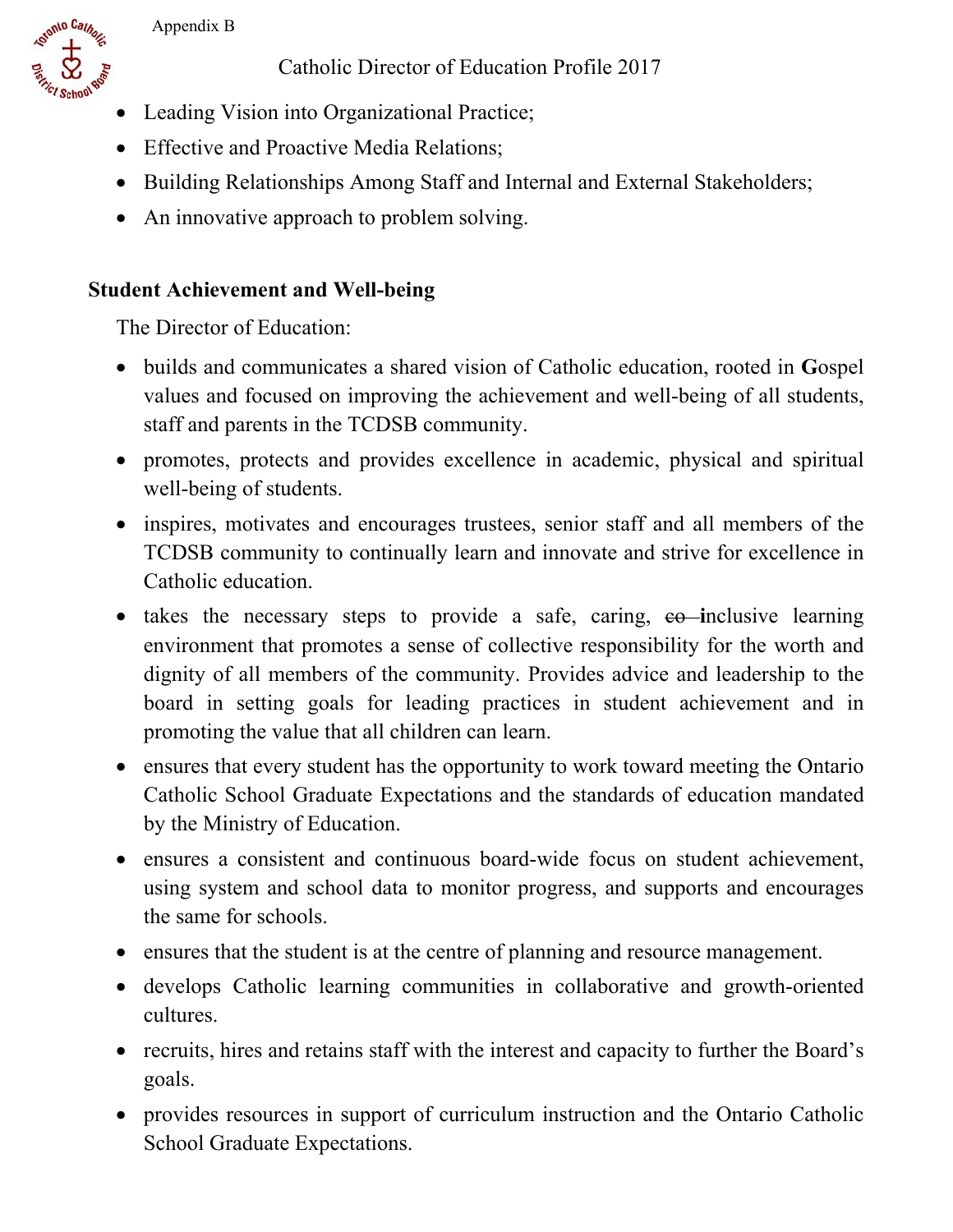Catholic Director of Education Profile 2017



- allocates resources so that superintendents and principals can implement strategies which secure high standards of behaviour and attendance.
- takes the necessary steps to provide facilities to accommodate students.

### **Educational Leadership**

The Director of Education:

- provides leadership and direction in all matters relating the Catholic education in the district.
- develops and maintains positive and effective relations with staff at the provincial and local government levels.
- establishes and facilitates a process that promotes systematic and comprehensive program links that support school, parish and family life.
- ensures policies and procedures and embedded with the fundamental concepts of human dignity, social justice and environmental stewardship reflective or our Catholic beliefs and traditions.
- in accordance with the director's responsibility to the Ministry of Education through the Deputy Minister provides a director's annual report to the Ministry.
- promotes and encourages the use of new and emerging technologies to support teaching and learning.
- $\bullet$  demonstrates a strong vision that supports  $21<sup>st</sup>$  century learning.

#### **Director/Board Relations**

- establishes and maintains positive working relations with the Board of Trustees
- provides leadership in ensuring effective governance practices that foster excellence in Catholic education.
- supports the Board of Trustees in performing its role and facilitates the implementation of its role as outlined in board policy.
- provides ongoing learning opportunities for trustees to deepen their knowledge and skills regarding their governance role.
- support the role of trustees in advocacy role for excellence in publically funded Catholic education.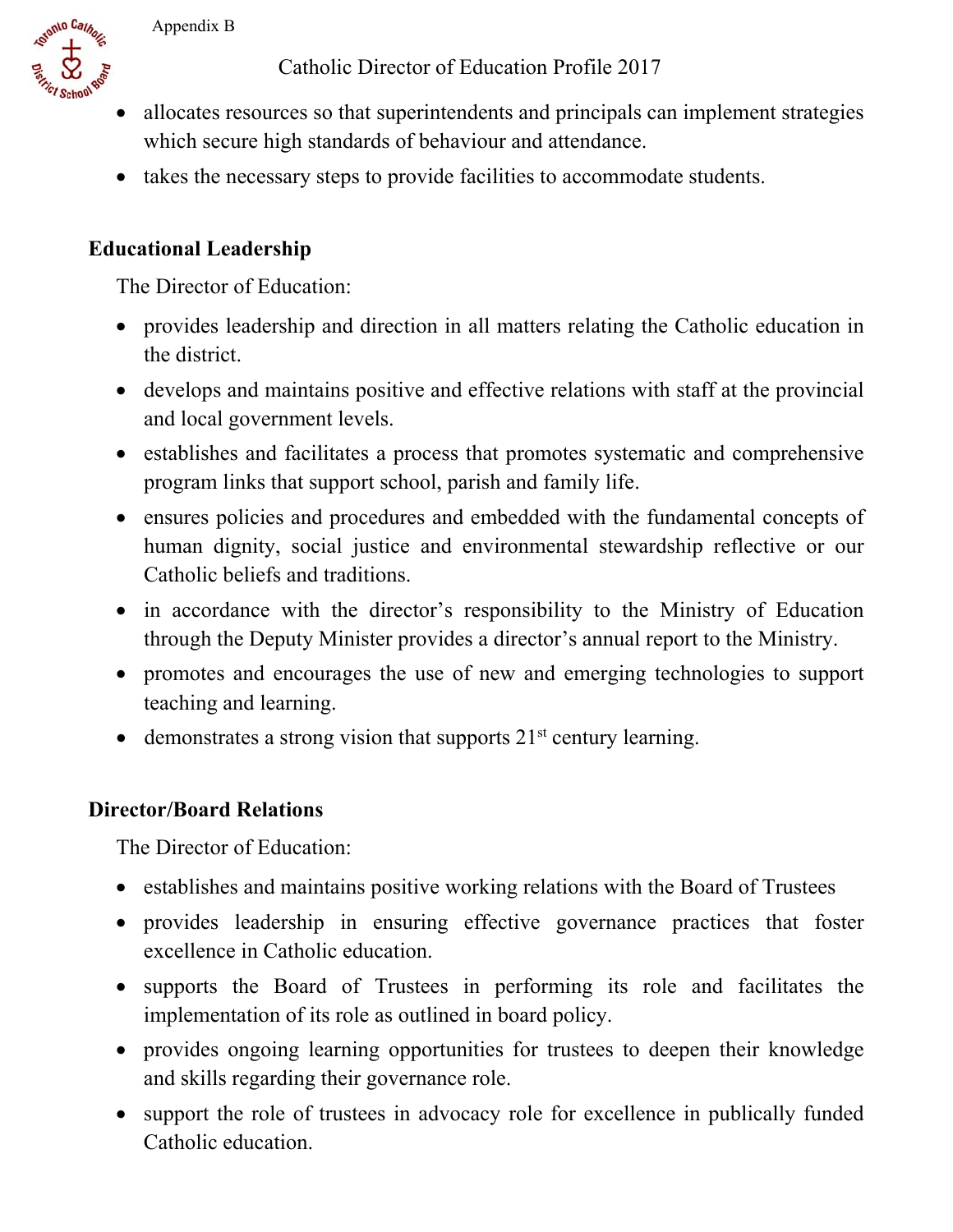onto Cathor

Catholic Director of Education Profile 2017

- provides opportunities for ongoing faith formation of trustees
- communicates effectively with the governing board and individual trustees

### **System Leadership**

The Director of Education:

- demonstrates visionary and strategic leadership that has support of the senior staff, school and system leaders, parents, students and the larger community.
- develops effective approaches for succession planning at all levels of the system beginning with the Directorship.
- demonstrates a willingness to participate on provincial executive committee to execute the vision of the board.

# **Fiscal Responsibility**

The Director of Education:

- ensures that the fiscal management of the district is in accordance with the Ministry's Student Focused Funding Model, other applicable grant regulations, and in accordance with the provisions of the *Education Act* and Regulations.
- ensures that the fiscal management of the district is in alignment with the elected board's multi-year strategic plan and the mandate of a Catholic school system.

## **Organizational Management**

- demonstrates effective organizational skills that result in district compliance with all legal, Ministerial and Board mandates and timelines.
- reports to the Minister with respect to matters identified in and required by the *Education Act* and Regulations.
- bring to the attention of the board any act or omission by the board that in the opinion of the Director of Education may result in or has resulted in a contravention of the *Education Act* or any policy, guideline or regulation made under the Act; and if the board does not respond in a satisfactory manner to an act or omission brought to its attention, advise the Deputy Minister of the Ministry of the act or omission.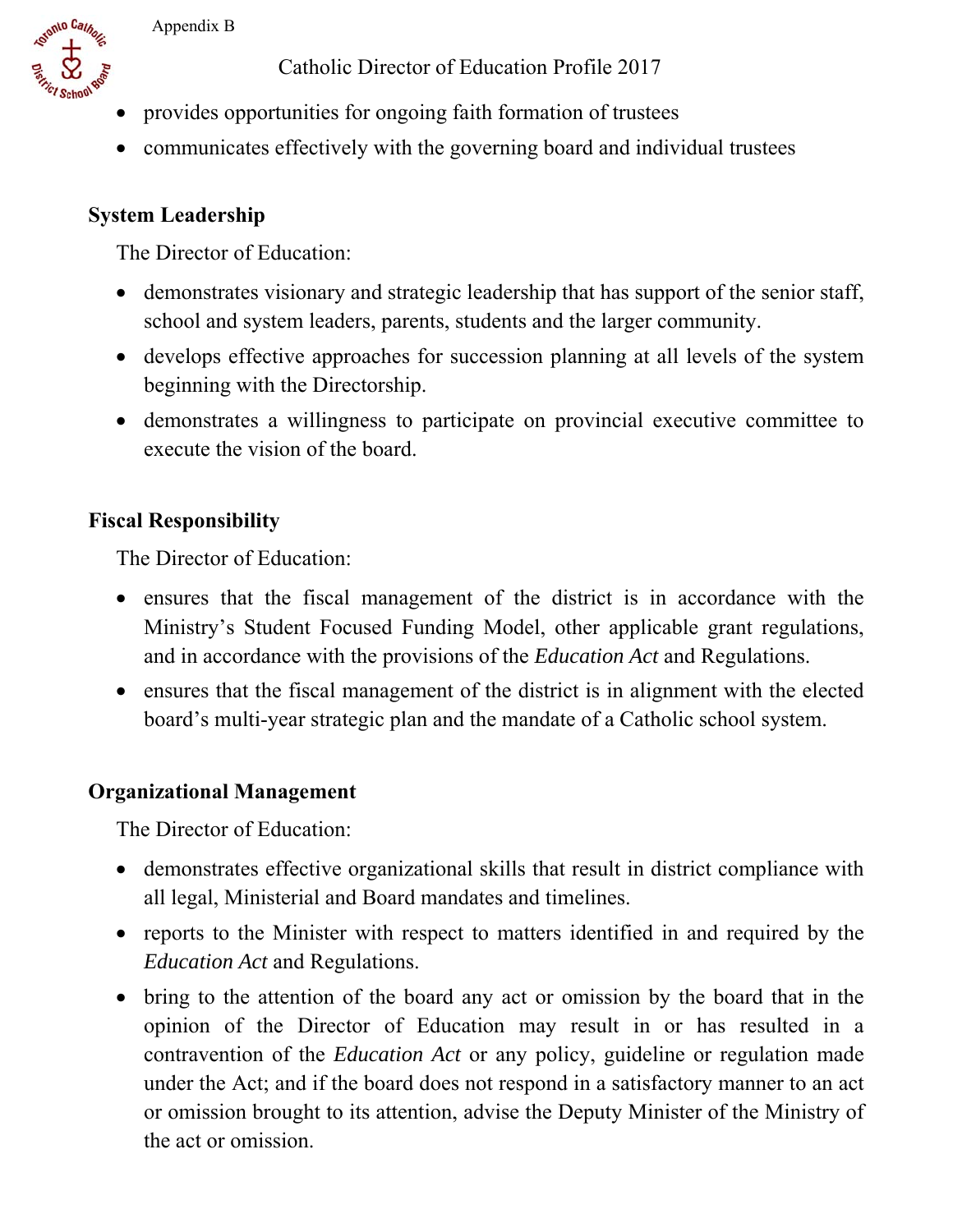

Catholic Director of Education Profile 2017

 nurtures partnership with organizations to benefit student achievement and the goals of the board.

# **Planning**

The Director of Education:

- provides leadership for the development of the board's multi-year plan and annual review of the multi-year plan.
- ensure the multi-year plan establishes board priorities rooted in the gospel and Catholic social teachings as well as evidenced based and exemplary educational practices.
- identifies specific actions that will be taken to achieve those priorities, specifically with regard to the board's responsibility for student achievement.
- ensures appropriate involvement of the board of trustees (approval of process and timelines, establishment of board strategic priorities, key results and final board approval).
- reports regularly on implementation and results achieved in relation to the board's multi-year strategic plan and district improvement plans.

# **Personnel Management**

- and situations within the context of a Catholic faith community and school models acceptance of the responsibility to spiritual leadership and pastoral care system.
- demonstrates respect for the dignity of all through inclusive practices, whereby each individual is valued, diversity is celebrated, and belonging is nurtured.
- understands the director's overall authority and responsibility for all hiring, monitoring, evaluation and termination of personnel.
- ensures effective systems are in place for the recruitment, selection, supervision, development and performance review of all staff.
- ensures ongoing capacity building, professional learning and succession planning throughout the organization.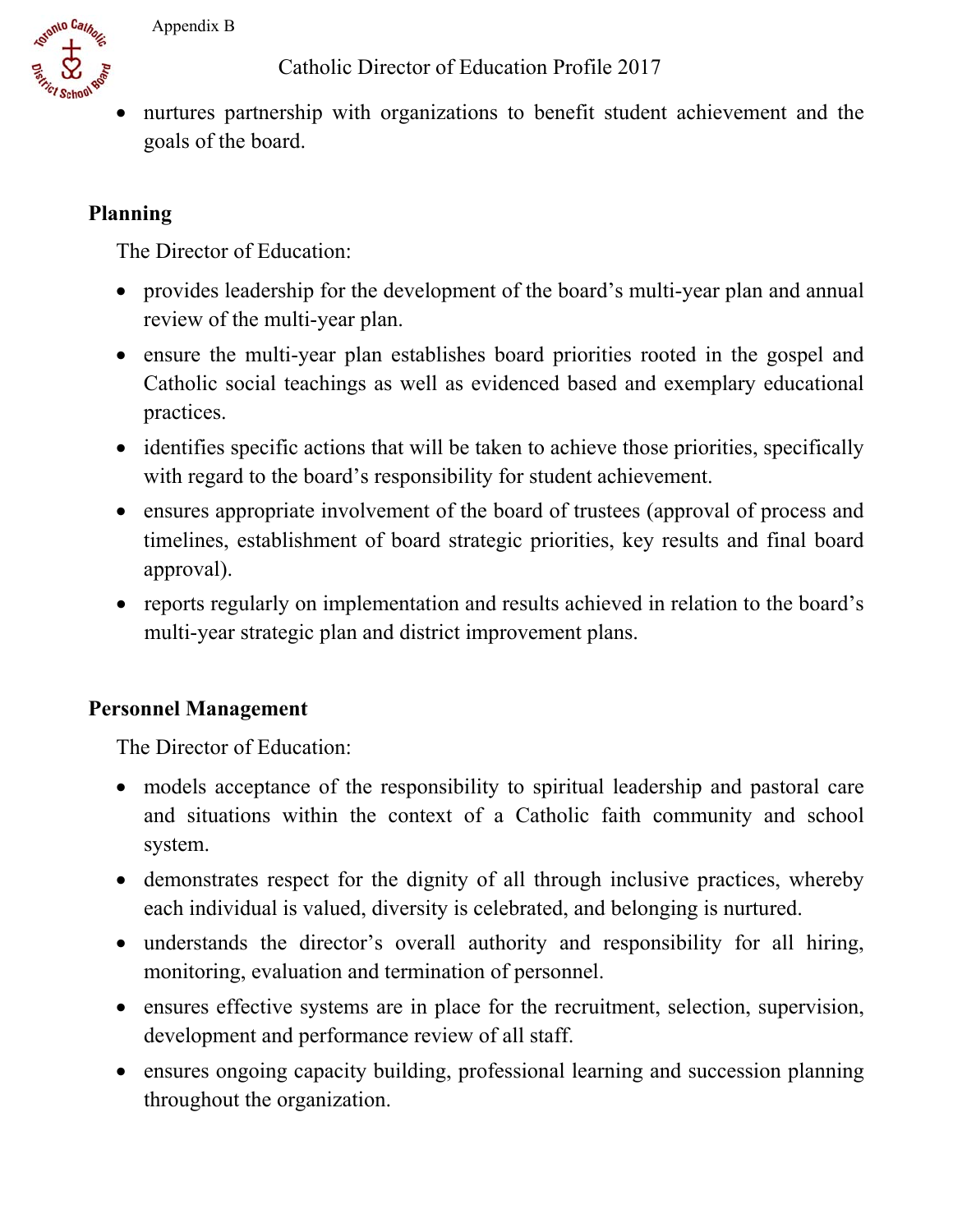Catholic Director of Education Profile 2017



ensures compliance with human rights and labour relations legislation.

### **Policy**

stonto Cathon

The Director of Education:

- provides leadership in the planning, development, implementation and evaluation of board policies.
- ensures policies reflect the *Education Act,* other pertinent legislation and are anchored in evidence based best practices and Catholic social teachings.
- ensures policies and procedures and embedded with the fundamental concepts of human dignity, equity, social justice and environmental stewardship.

### **Communications and Community Relations**

The Director of Education:

- establishes effective communication strategies to deep the district informed of key monitoring reports, student and staff success, local issues and board decisions.
- ensures that open, transparent and positive internal and external communications are in place.
- ensures that Catholic School Advisory Councils, the Catholic Parent Involvement Committee and the Special Education Advisory Committee have the opportunity to provide appropriate advice and support as required in the regulations and/or board policy.
- ensure positive relationship with Archdiocese and supports school communities in nurturing close relationships with local parishes.
- participates in community affairs in order to enhance and support the district.
- develops and maintains strong community presence through strategic planning, use of social media communication tools.
- establish a strong communications protocol and successfully execute strategy.

#### **Student, Staff and District Recognition/Public Relations**